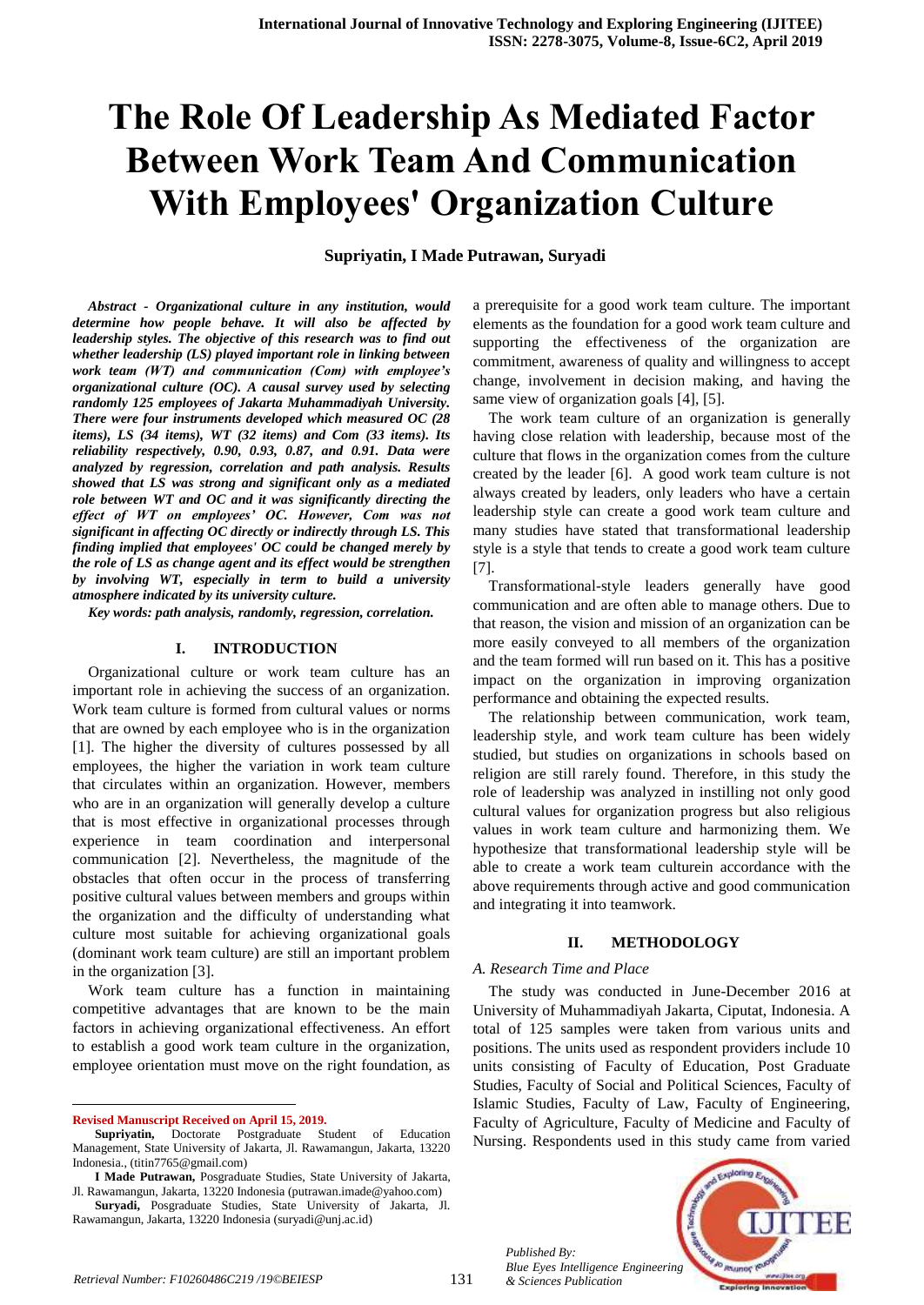positions, namely: General and Equipment, Academic, Finance, Secretary, Marketing, Laboratory, Administration, Library, and IT.

### *B. Research methodology*

The research method used was quantitative causal survey. The population in this study were all employees at Muhammadiyah University who applied Islamic culture in the curriculum system with a total sample of 125 people. Determination of the number of samples as recommended [8], [9] suggested that good types of samples for path analysis ranged from 50 - 240 total samples. The four variables were measured using a similar instrument, the questionnaire. The type used was a Likert Scale questionnaire with 5 (five) answer preferences.

## *C. Data Analysis*

The influence of the work team, communication, and leadership in organizational culture was tested using a path analysis consist of two structures. The first structure consists of one endogenous variable namely Leadership (X3) and two exogenous variables namely Work Team (X1), and Communication (X2). The second structure consists of one endogenous variable namely Organizational Culture (X4) and two exogenous variables namely Work Team (X1), Communication (X2). The third structure consists of one endogenous variable namely Organization culture (X4) and one exogenous variable namely Leadership (X3). Referring to the research design it was known that the analysis process consists of tree sub-structures. Sub structure I was direct influence. Sub structure II was indirect influence since it pass X3 variabel ( Leadership). Furthermore, Sub Structure III was also direct influence.Each exogenous variable was calculated by correlation to endogenous variables using Pearson correlation also calculated by path coefficients of each correlation.

Before the correlation and path coefficient tests were carried out, all feasibility variables were tested using three tests, the normality, homogeneity, and linearity tests. The normality test was carried out using the Lilliefors test, while the homogeneity test was done using the Bartlett test. ANOVA was used as significance test to find out the relationship linearity of each variable. All tests were carried out with the help of the SPSS Vers 22.0 application for Windows.

## **III. RESULT**

### *A. Indirect Effect: the effect of Work Team and Communication on Leadership*

Based on the results of the regression test for indirect effects obtained R square value was 0.48, which means both independent variables (Communication and Work Team) simultaneously contribute to 48.2% of Leadership. The R square value indirectly also showed that there was an

indirect influence of other variables (extraneous) which was 72%. The results of the F test show that the regression model formed has met the eligibility requirements for the regression test ( $P < 0.05$ ).

Based on the test results of each independent variable with the dependent variable it was known that communication does not significantly influence leadership (t count  $= -1,058$ , P $> 0.05$ ), while the significant influence was seen between Team Work and Leadership ( $t = 10,284$ , P  $<$ 0.05). The contribution of communication to leadership was 18%, while the contribution of the work team to leadership was 69%. The value of the contribution of each variable can be seen in Figure 1.



**Fig 1.Correlation matrix between all variables**

## *B. Direct effect: effect of work team, communication, and leadership on organizational culture*

Regression test for direct influence divided into two Model. First model analyses the direct effect of work team and leadership on organizational culture. The second model dealing with the direct effect of leadership on organizational culture. The first model showed the very significant of the model (F=23,044;  $p < 0.001$ ) and the contribution of this model in influencing organizational culture is 20% (indicated by R2 shown in Table 1). The significant of the model was also demonstrated in second model. This model shares about 41% of its effects on organizational culture (R2  $= 0.41$ ). When all models of direct effect were combined, the total contribution of direct effect on organizational culture is approximately 60%. Hence, approxiamately 40% of the contribution to the regression test were caused by other extragenousfactors which are not measured in the study. The contribution of the independent variables obtained in the direct test was not much different from the contributions generated in the indirect effect test. As with indirect tests, the significance of the results of the F test also showed that the regression model formed has met the eligibility or appropriate requirements  $(F = 30,192, P$ 0.001). Whilst, the results of the t test explain that among the three tested variables, work team and leadership have direct influence on organizational culture (Table 2).



*Published By:*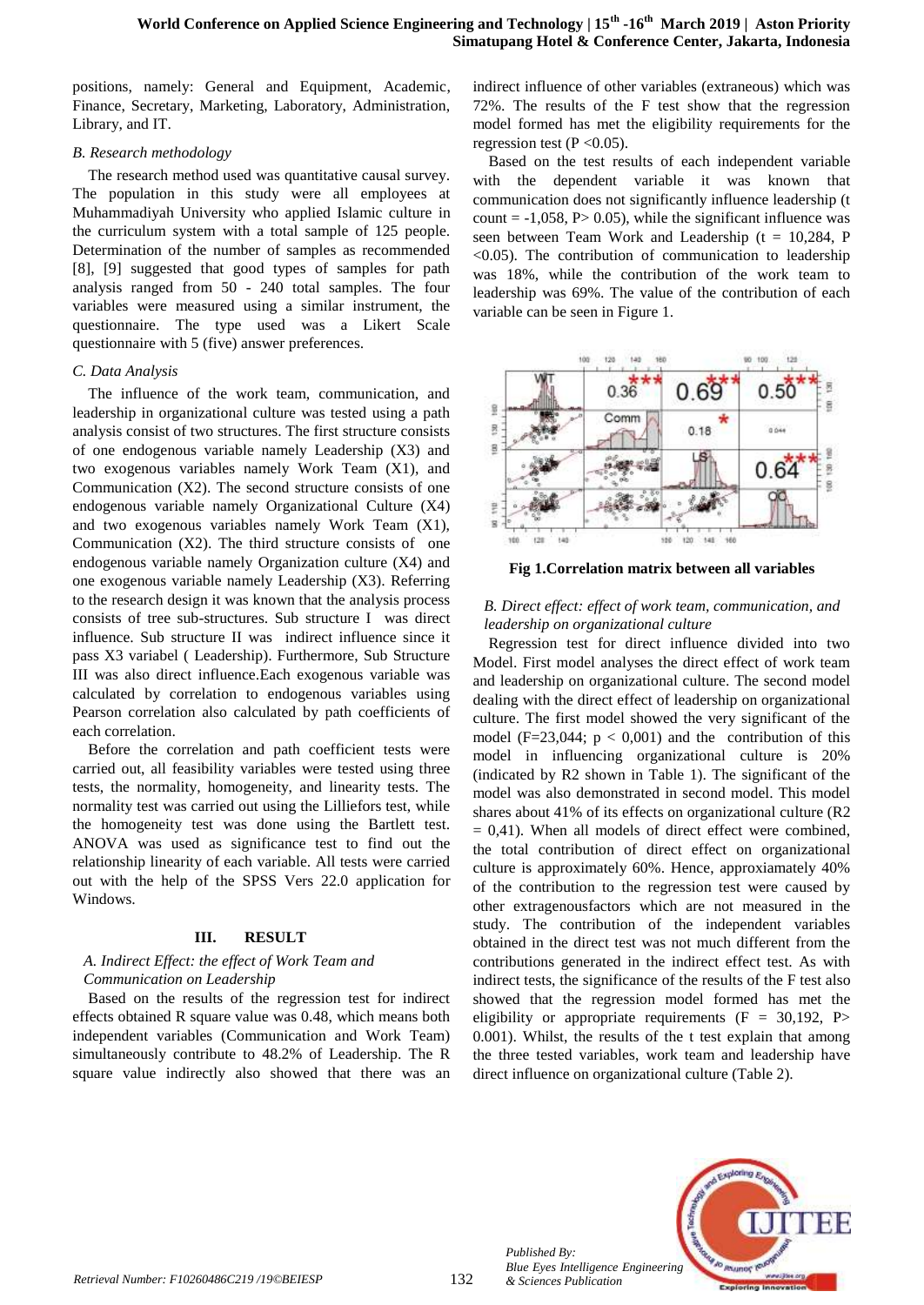| Criterion                 |            | Predictors    | R2    | $\mathbf F$                   | $\, {\bf p}$ | $\beta$ | t                | $\, {\bf p}$ |
|---------------------------|------------|---------------|-------|-------------------------------|--------------|---------|------------------|--------------|
| Model 1                   |            |               | 0.482 | 56.72<br>9                    | P<<br>0.001  |         |                  |              |
| Leadeship                 |            | Communication |       |                               |              | 0.074   | 10.24 $p <$<br>8 | 0.001        |
|                           |            | Work Team     |       |                               |              | 0.717   | $-1.058$         | <b>NS</b>    |
| Model 2                   |            |               | 0.274 | $23.04$ P <<br>$\overline{4}$ | 0.001        |         |                  |              |
| Organizational Culture    |            | Communication |       |                               |              | 0.558   | 6.765            | p <<br>0.001 |
|                           |            | Work Team     |       |                               |              | 0.155   | $-1.873$         | <b>NS</b>    |
| Model 3                   |            |               | 0.41  | 85.33<br>8                    | P<<br>0.001  |         |                  |              |
| Organizational<br>Culture | Leadership |               | 0.64  | 9.238                         | p < 0.001    |         |                  |              |

**Table1.The linier regression of organizational culture, leadership, communication, and work team.**

*NS : not significant*



**Fig 2. Result of Research Empirical Path Analysis**

133

## *C. Total Regression Coefficient*

Path analysis works to evaluate the effect of one or several variables on one dependent variable, but the measured variable was not always evaluated directly. It must pass several other transition variables. In this study, variables acted as main subject were the Team Work and Communication, but the influence must pass the leadership variable as shown in fig 2.

## **IV. DISCUSSION**

In this study, the influence of communication skills, ability to work in teams, and leadership toward the tendency to instill organization cultural values in daily behavior were assessed. Why organization culture? this is because organization culture together with leadership styles have a very critical connection to corporate performance (corporate performance) which indirectly increases the assets and development of the company [10]. Nevertheless, organizational culture does not always influence the stability of the company, but only a strong and dominant

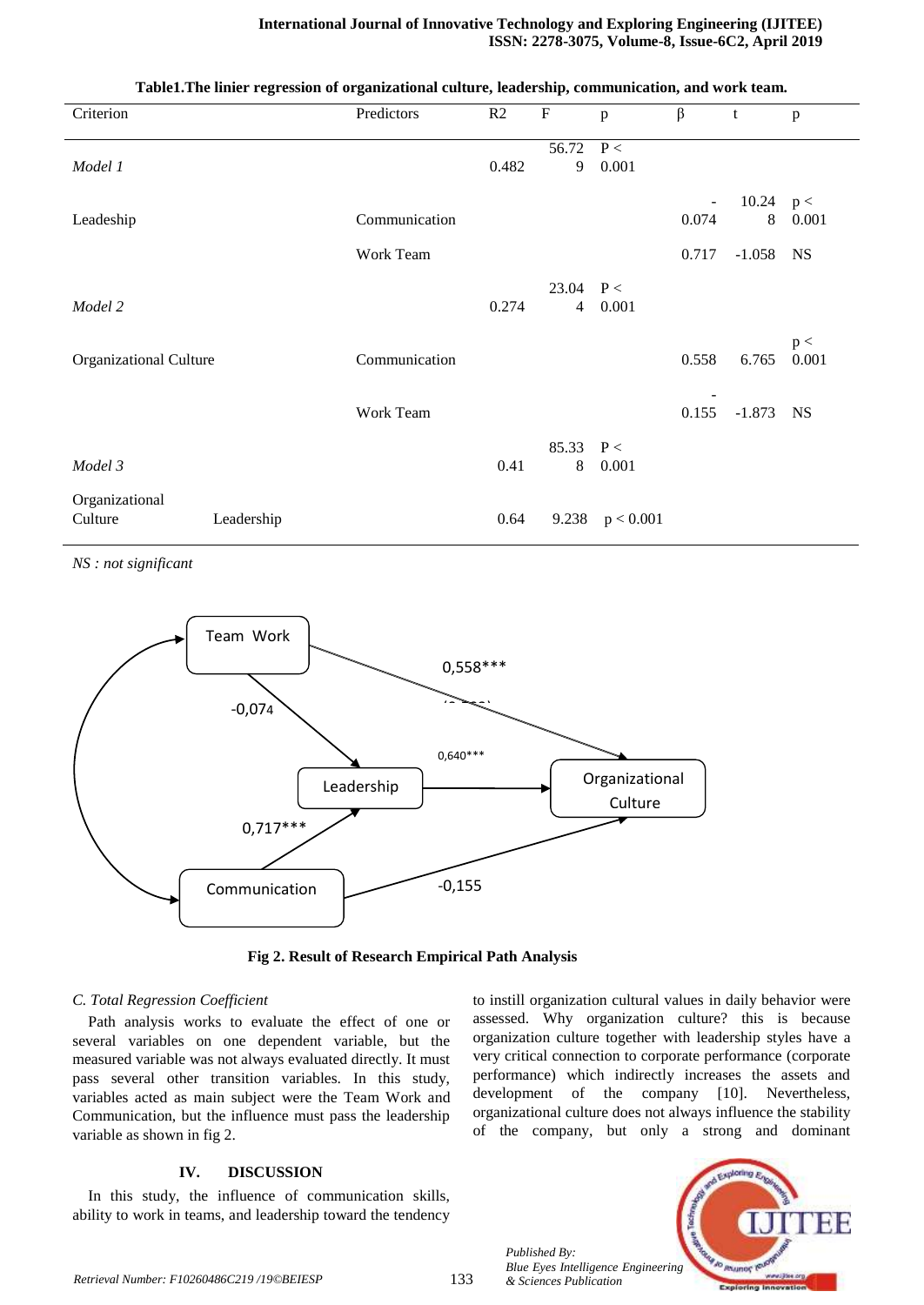organizational culture. In addition, the dominant organization culture does not always have a good effect on the company, instead becomes an obstacle to the company's progress [11]. Some organizations, generally government organizations, have a poor organization culture [12] due to many factors such as poor leadership style, low knowledge and insight, etc.



**Fig3. Establishment of Organization Culture**

Organization culture is defined as a system of understanding owned by all employees and distinguishes the organization from other organizations. There are seven main characteristics in the dimensions of organizational culture, namely: Innovation and risk taking, accuracy, orientation to results not processes, orientation to humans, work in teams, aggressive and competitive [13]. Organization culture is very important for an organization because of its mass and not personal nature, so the link becomes very large in guarding and realizing the vision and mission of an organization.

Referring to the definition of organizational culture above, it can be said that the culture formed in an organization must be initiated and supported by several things such as good communication in conveying new and positive knowledge and understanding, the implications of delivering understanding in the work team, and consistent leaders in instilling a positive organization culture that someone believes in. Of the three factors, leadership roles may be relatively more dominant than others, because leadership acted as an agent of change to influence others [14]. Because leadership is known to be very essential for the formation of organizational culture [15], the ability of performance (performance skills) of a leader must be strong.

Performance capability is interpersonal, communication, and ability to work in teams. More broadly, performance capabilities include communication skills, interpersonal interactions, conflict mediation, team performance, technical cultural understanding, and are very sensitive to diverse populations [14], [16]. In other words, individuals who have good communication skills and work teams tend to have good performance skills and are a fundamental requirement to become good leaders. Thus, leadership influences organizational culture, while performance capabilities (communication and work teams) contribute to the formation of the character of a leader. The following is the design and results of the interrelationships between these variables in this study.

Effect of Leadership on Organization Culture

As explained above, organization culture and leadership simultaneously have a very significant role in the performance of a company or organization to achieve the desired results. Nonetheless, some researchers believe that the organization culture possessed by a company is a result

created by a leadership style found in the organization [17]. References [18] reveal that organizational culture is formed through several stages, namely: the formulation of the basic principles of organization culture, development of organization culture, consolidation and stabilization of organization culture, and the final stage is the maturation of organizational culture. The leadership role in this stage is at the most basic stage, namely the formulation of organizational culture principles. Conceptual flow map proposed by Certo and Certo [2] stated that the organization culture runs in a company is formulated by the owner of the company both directly and through the highest leader who represents it (figure 3).

Referring to the definition of organization culture, which is a set of values related to the function and existence of an organization owned by members or staff in the company [14], [16], [19], leaders have an important role in the process of forming organization culture. This is because that core values of the organization are generally reflected in the leadership style of a leader.

This research shows evidence of a strong relationship between leadership and organization culture. This result corresponds to several previous studies which examined the relationship or influence of leadership on organizational culture [16]. Among the three leadership styles studied, transformational leadership style correlates more strongly with organizational culture than transactional, while the leadership style of Laissez-faire Leadership does not correlate with organization culture [2], [10], [12]. Thus it can be concluded that leadership that influences organization culture is leadership that is active in decision making, responsible, and uses its authority wisely.

# *A. The Influence of Work Team and Communication on Organization Culture*

The work and communication team is an important factor in the organization, so this factor is a common requirement for most companies when selecting new members or employees. Both of these factors have an essential role both in activities with colleagues or stakeholders.



134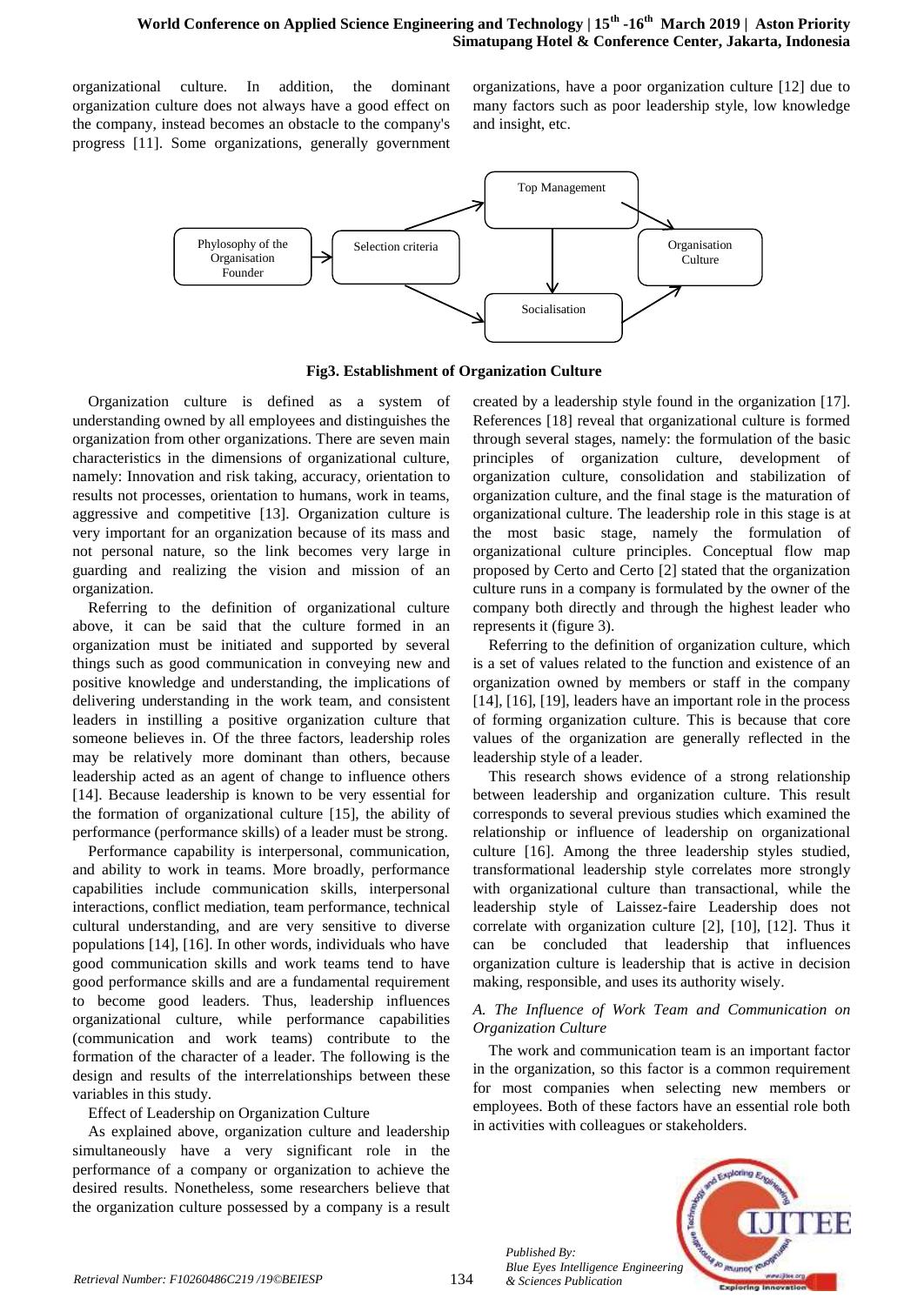As has been defined in most references to the location of different teams and groups where the interplay between members to achieve organization goals is the main characteristic of the team [20]. In this context, organization cultural values can be instilled directly or indirectly by the work team, but most seem to have indirect roles.

Based on the results of the study, it is known that the work team directly has no influence on organization culture, but is seen to influence organization culture indirectly through leadership. Organizations are known to have employees who have varied backgrounds and cultures. These differences are known to affect the achievement of a team's goals in different ways [21]. Some characters, such as culture, are characters that are very strongly embedded in individuals and are stereotyped, so they tend to be very strong in influencing team work and team performance.

Based on reasearch in management on nursing environment, it is known that a decision is not made by an individual but a work team [22]. Thus, cultural values reflected in an organization are generally obtained from the values agreed upon in the team. However, groups and work teams are very vulnerable to conflict which can directly influence coordination and communication between team members and team performance [14], [23]. The role of leadership is very vital in a situation like this, especially transformational leaders, who can filter cultural values that are good for the organization while motivating team members to achieve goals effectively [24].

In contrast to the work team, the results of this study show that communication does not have a direct or indirect influence on organizational culture. These findings contradict most studies that reveal a relationship between communication and organizational culture and leadership. This may be caused by leaders at Muhammadiyah University in Jakarta tend to be leaders with task-oriented and problem-solving styles, and not humanistic leaders [25], [26].

## **V. CONCLUSION**

Leaders as agent of change are crucial in managing subordinates in order to gain organization performances and organization goals. A key to efficiently increasing organization performances is managing organization cultures, therefore leaders play a role in shaping organizational cultures. We found that organizational culture is strongly influenced by leadership as suggested. Leadership is not independently affecting organizational culture, however, there is a contribution of Work Team on the process but not communication. Work team has significant effect either direct or indirect on organizational culture. The important values of organizational culture are shared mostly by staff during team coordination. Organizations are known to have employees who have varied backgrounds and cultures. These differences are known to affect the achievement of a team's goals in different ways. Some characters, such as culture, are characters that are very strongly embedded in individuals and are stereotyped, so they tend to be very strong in influencing teamwork and team performance.

# **REFERENCES**

- 1. E. H. Schein, *Organizational culture.*, vol. 45, no. 2. American Psychological Association, 1990.
- 2. S. C. Certo and S. T. Certo, *Modern management: Concepts and skills*. Pearson Higher Ed, 2011.
- 3. B. Watson, C. Clarke, V. Swallow, and S. Forster, "Exploratory factor analysis of the research and development culture index among qualified nurses," *J. Clin. Nurs.*, vol. 14, no. 9, pp. 1042–1047, 2005.
- 4. D. R. Denison, *Corporate culture and organizational effectiveness.* John Wiley & Sons, 1990.
- 5. D. R. Denison and A. K. Mishra, "Toward a theory of organizational culture and effectiveness," *Organ. Sci.*, vol. 6, no. 2, pp. 204–223, 1995.
- 6. E. H. Schein, *Organizational culture and leadership*, vol. 2. John Wiley & Sons, 2010.
- 7. B. M. Bass and B. J. Avolio, "Transformational leadership and organizational culture," *Public Adm. Q.*, pp. 112–121, 1993.
- 8. E. J. Wolf, K. M. Harrington, S. L. Clark, and M. W. Miller, "Sample size requirements for structural equation models: An evaluation of power, bias, and solution propriety," *Educ. Psychol. Meas.*, vol. 73, no. 6, pp. 913– 934, 2013.
- 9. R. R. Sokal and F. J. Rohlf, *The principles and practice of statistics in biological research*. WH Freeman and company San Francisco:, 1969.
- 10. S. P. Robbins and T. Judge, *Essentials of organizational behavior*. Pearson Essex, 2012.
- 11. D. Mariana, "Pengaruh Budaya Organisasi terhadap Perilaku Pejabat Publik: Studi pada Pemerintah Provinsi Jawa Barat," *Sosiohumaniora*, vol. 10, no. 3, pp. 1–19, 2008.
- 12. S. P. Robbins and Timothy A. Judge, *Organizational behavior*, 15th ed. United State of America: Pearson Education, 2013.
- 13. R. M. Kanter, B. A. Stein, and T. D. Jick, *The challenge of organizational change: How companies experience it and leaders guide it*. New York: Free Press, 1992.
- 14. Y. Tsai, "Relationship between organizational culture, leadership behavior and job satisfaction," *BMC Health Serv. Res.*, vol. 11, no. 1, p. 98, 2011.
- 15. E. Seat, J. R. Parsons, and W. A. Poppen, "Enabling engineering performance skills: A program to teach communication, leadership, and teamwork," *J. Eng. Educ.*, vol. 90, no. 1, p. 7, 2001.
- 16. J. J. Casida and G. Pinto-Zipp, "Leadershiporganizational culture relationship in nursing units of acute care hospitals," *Nurs. Econ.*, vol. 26, no. 1, p. 7, 2008.
- 17. K. Szczepańska and D. Kosiorek, "Factors influencing organizational culture," *bottom line*, vol. 16, no. 2, p. 76, 2012.
- 18. S. P. Robbins, T. A. Judge, and A. Ehrlich, *Zachowania w organizacji*. Polskie Wydawnictwo Ekonomiczne, 2012.
- 19. O. Abiodun and O. Olu-Abiodun, "The Correlation between Organizational Culture, Leadership Behavior, and Job Satisfaction: A Crosssectional Study of General Hospital Nurses in Nigeria," *Asian J. Med. Heal.*, vol. 2, no. 2, pp. 1–13, 2017.
- 20. S. K. Horwitz and I. B. Horwitz, "The effects of team diversity on team outcomes: A meta-analytic review of team demography," *J. Manage.*, vol. 33, no. 6, pp. 987– 1015, 2007.
- 21. S. Nancarrow, "The impact of intermediate care services



*Published By:*